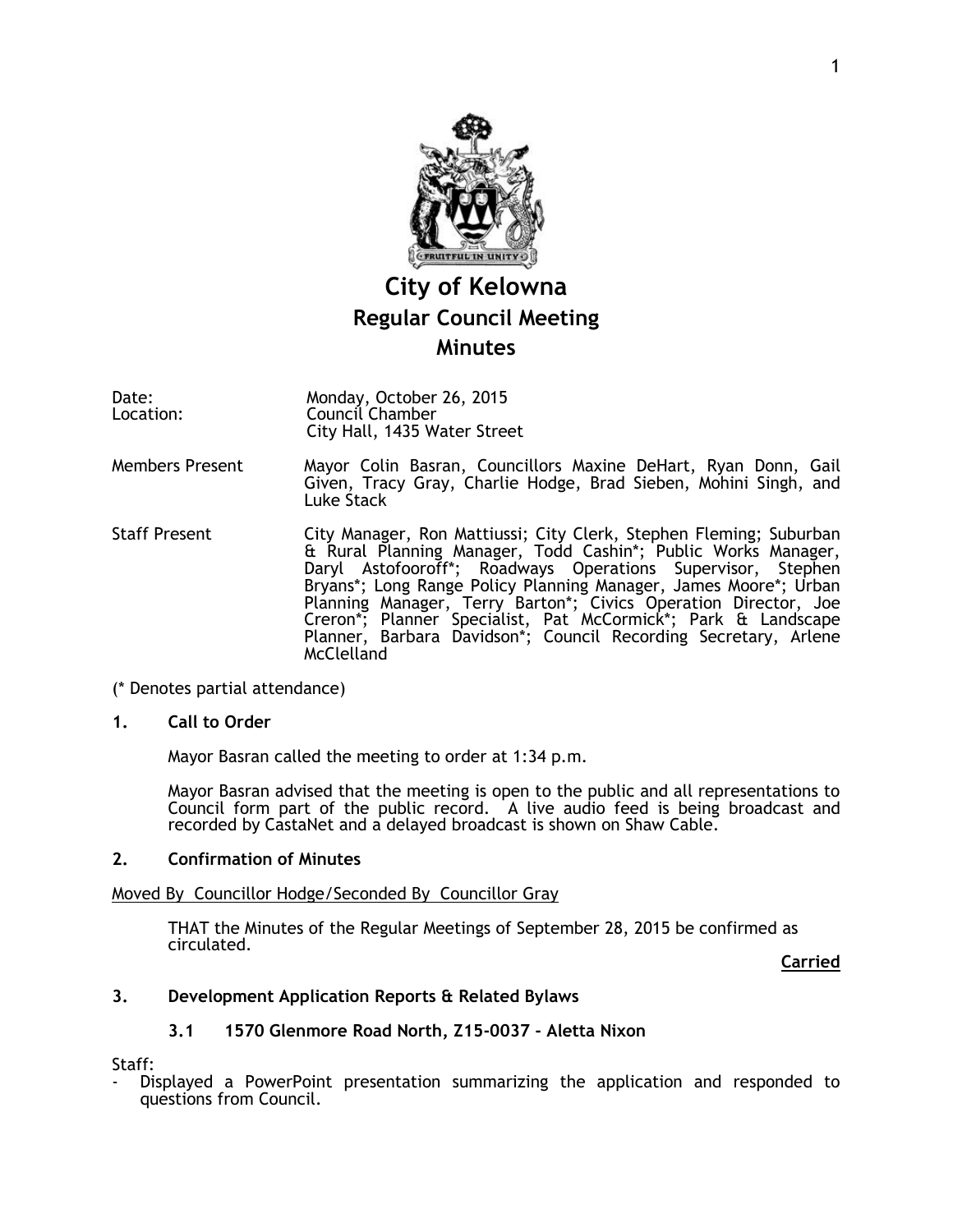#### Moved By Councillor Singh/Seconded By Councillor Stack

**R822/15/10/26** THAT Rezoning Application No. Z15-0037 to amend the City of Kelowna Zoning Bylaw No. 8000 by changing the zoning classification of Lot 2 Section 16 Township 23 ODYD Plan 4223 Except Plan EPP15316 and EPP43964, located at 1570 Glenmore Road North, Kelowna, BC from the A1c – Agricultural 1 (with carriage house) zone to the RR3 – Rural Residential 3 zone, be considered by Council;

AND THAT the Rezoning Bylaw be forwarded to a Public Hearing for further consideration;

AND THAT final adoption of the Rezoning Bylaw be considered subsequent to the issuance of a Preliminary Layout Review Letter by the Approving Officer.

#### **Carried**

#### **3.2 1570 Glenmore Road North, BL11161 (Z15-0037) - Aletta Nixon**

#### Moved By Councillor Hodge/Seconded By Councillor Gray

**R823/15/10/26** THAT Bylaw No. 11161 be read a first time.

**Carried**

#### **4. Bylaws for Adoption (Development Related)**

**4.1 BL11139 (TA14-0022) - Housekeeping Text Amendments to Zoning Bylaw No. 8000**

#### Moved By Councillor Given/Seconded By Councillor Hodge

**R824/15/10/26** THAT Bylaw No. 11139 be adopted.

#### **Carried**

#### **4.2 BL11140 (TA14-0022) - Housekeeping Text Amendments to Zoning Bylaw No. 8000**

Moved By Councillor Gray/Seconded By Councillor Donn

**R825/15/10/26** THAT Bylaw No. 11140 be adopted.

#### **Carried**

**Carried**

**4.3 BL11141 (TA14-0022) - Housekeeping Text Amendments to Zoning Bylaw No. 8000**

Moved By Councillor Donn/Seconded By Councillor Gray

**R826/15/10/26** THAT Bylaw No. 11141 be adopted.

#### **5. Non-Development Reports & Related Bylaws**

**5.1 Amendment to Traffic Bylaw No. 8120**

Staff:

- Provided an overview of the proposed snow route areas and responded to questions from Council.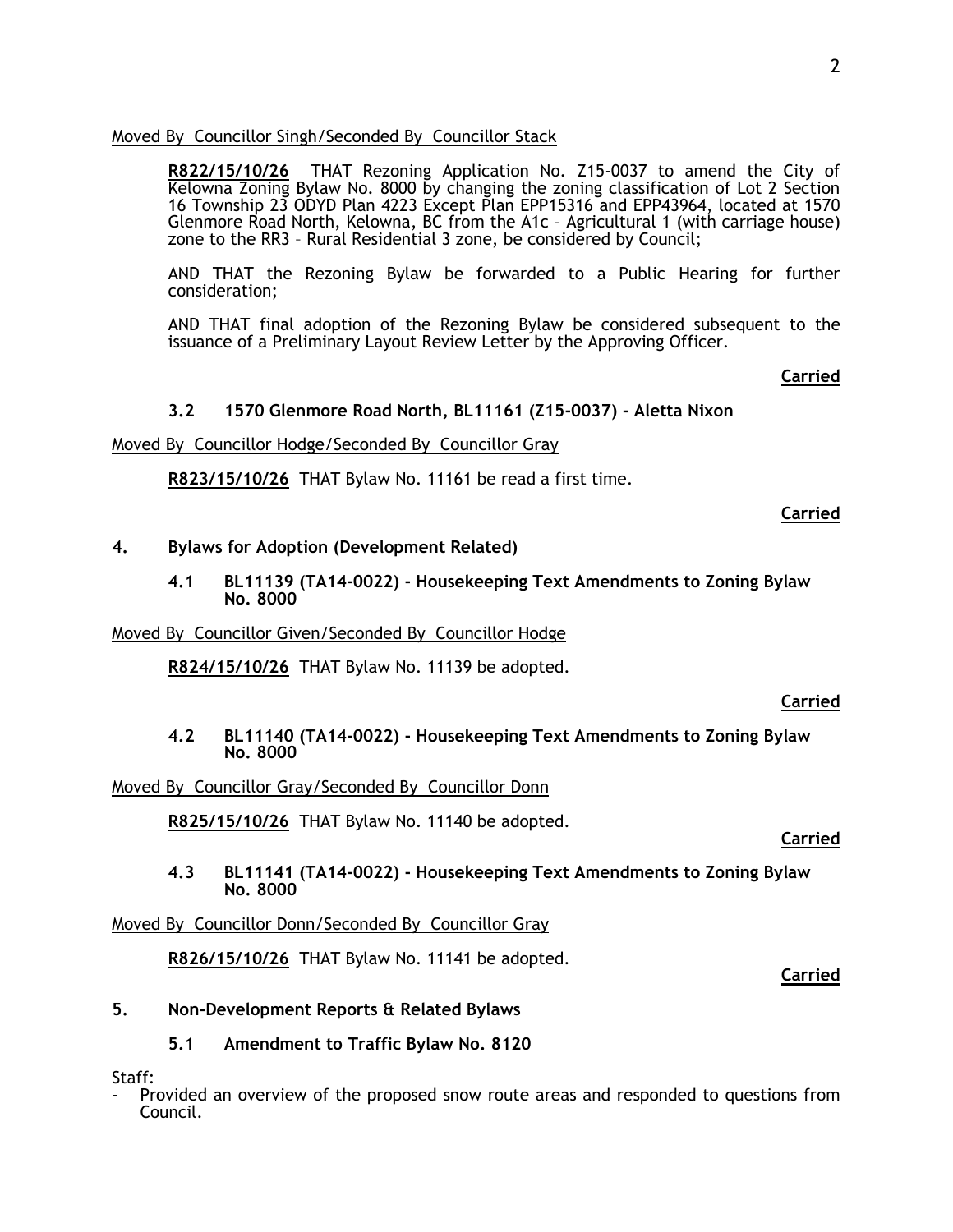#### Moved By Councillor Hodge/Seconded By Councillor Donn

**R827/15/10/26** THAT Council receives the report from the Public Works Manager dated October 14, 2015 recommending that designated snow routes be implemented in the Traffic Bylaw No. 8120;

AND THAT Bylaw No. 11149 being Amendment No. 26 to Traffic Bylaw No. 8120 be forwarded for reading consideration;

AND FURTHER THAT Bylaw No. 11150 being Amendment No. 12 to Bylaw Notice Enforcement Bylaw No. 10475 be forwarded for reading consideration.

#### **Carried**

### **5.2 BL11149 - Amendment No. 26 to Traffic Bylaw No. 8120**

Moved By Councillor Stack/Seconded By Councillor DeHart

**R828/15/10/26** THAT Bylaw No. 11149 be read a first, second and third time.

#### **Carried**

#### **5.3 BL11150 - Amendment No. 12 to Bylaw Notice Enforcement Bylaw No. 10475**

### Moved By Councillor DeHart/Seconded By Councillor Stack

**R829/15/10/26** THAT Bylaw No. 11150 be read a first, second and third time.

#### **Carried**

### **5.4 Downtown Plan Annual Update**

#### Staff:

- Displayed a PowerPoint Presentation summarizing the annual update of the Downtown Plan and responded to questions from Council

#### Moved By Councillor Sieben/Seconded By Councillor Hodge

**R830/15/10/26** THAT Council, receive, for information, the October 26, 2015 report from the Policy and Planning Department with respect to an annual update on the Downtown Plan.

#### **Carried**

### Moved By Councillor Sieben/Seconded By Councillor Hodge

**R831/15/10/26** THAT Council direct staff to hold a Workshop on the Downtown Plan Goal No. 2 Increase Sense of Safety.

**Carried**

### **5.5 Heritage Assets – Proposed Work Plan**

Staff:

Displayed a PowerPoint presentation outlining the proposed work plan of heritage assets and responded to questions from Council.

#### Moved By Councillor Donn/Seconded By Councillor Hodge

**R832/15/10/26** THAT Council receives for information the report of the Planner Specialist dated October 13, 2015;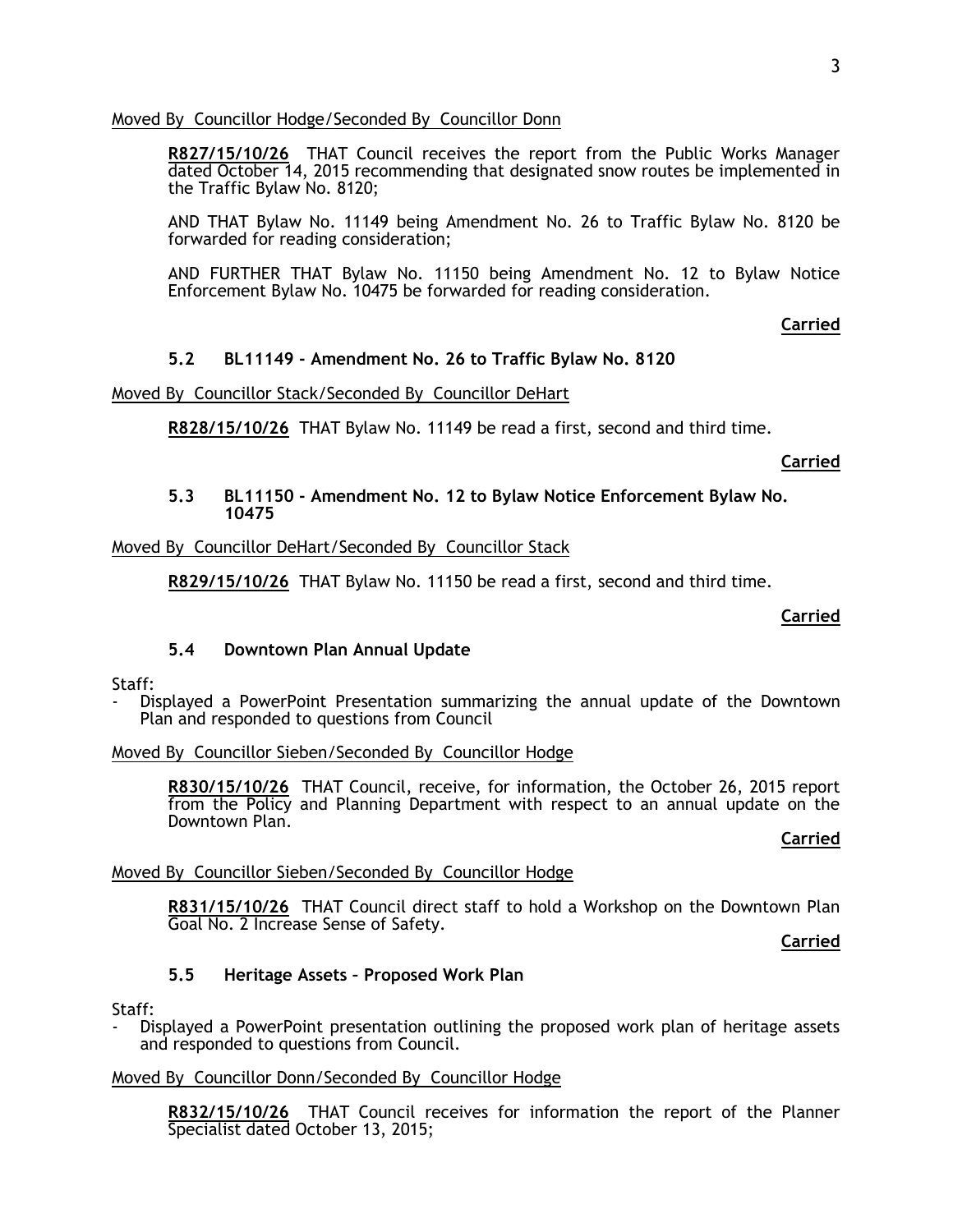AND THAT Council approves the work plan outlined in the report of the Planner Specialist dated October 13, 2015;

AND THAT the Heritage Asset Management Strategy be updated to include the work plan outlined in the report of the Planner Specialist dated October 13, 2015.

#### Moved By Councillor Stack/Seconded By Councillor DeHart

**R833/15/10/26** THAT Council directs staff, when considering the adaptive re-use of a heritage asset, to develop a business plan that includes both a capital funding plan and a replacement reserve funding plan for the ongoing maintenance and upkeep of the heritage asset.

**Carried**

**Carried**

#### **5.6 2015 Knox Mountain Park Update**

Staff:

Displayed a PowerPoint Presentation summarizing the status of trails in Knox Mountain Park and responded to questions from Council.

#### Moved By Councillor Dehart/Seconded By Councillor Singh

**R834/15/10/26** THAT Council receives, for information, the report from the Park Planner dated September 30, 2015, with respect to the 2015 Knox Mountain Park Update.

#### **Carried**

#### **5.7 1760 Pier Mac Way (Adjacent to) - Proposed Road Closure and Sale**

#### Moved By Councillor Stack/Seconded By Councillor Given

**R835/15/10/26** THAT Council receives the Report from the Manager, Real Estate Services dated October 26, 2015, recommending that Council adopt the proposed road closure to close unused portions of roadway adjacent to 1760 Pier May Way;

AND FURTHER THAT Bylaw No. 11154, being the proposed closure of a portion of Pier Mac Way, be given reading consideration.

#### **Carried**

#### **5.8 Pier Mac Way (Portion of), BL11154 - Road Closure Bylaw**

#### Moved By Councillor Stack/Seconded By Councillor DeHart

**R836/15/10/26** THAT Bylaw No. 11154 be read a first, second and third time.

#### **Carried**

#### **6. Mayor and Councillor Items**

Councillor Donn:

Announced that he has resigned from his position with Festivals Kelowna and will be assuming the role as Cultural Development Coordinator with the District of Lake Country.

#### Councillor Stack:

Reminder that this is Creative Cities Conference week in Kelowna.